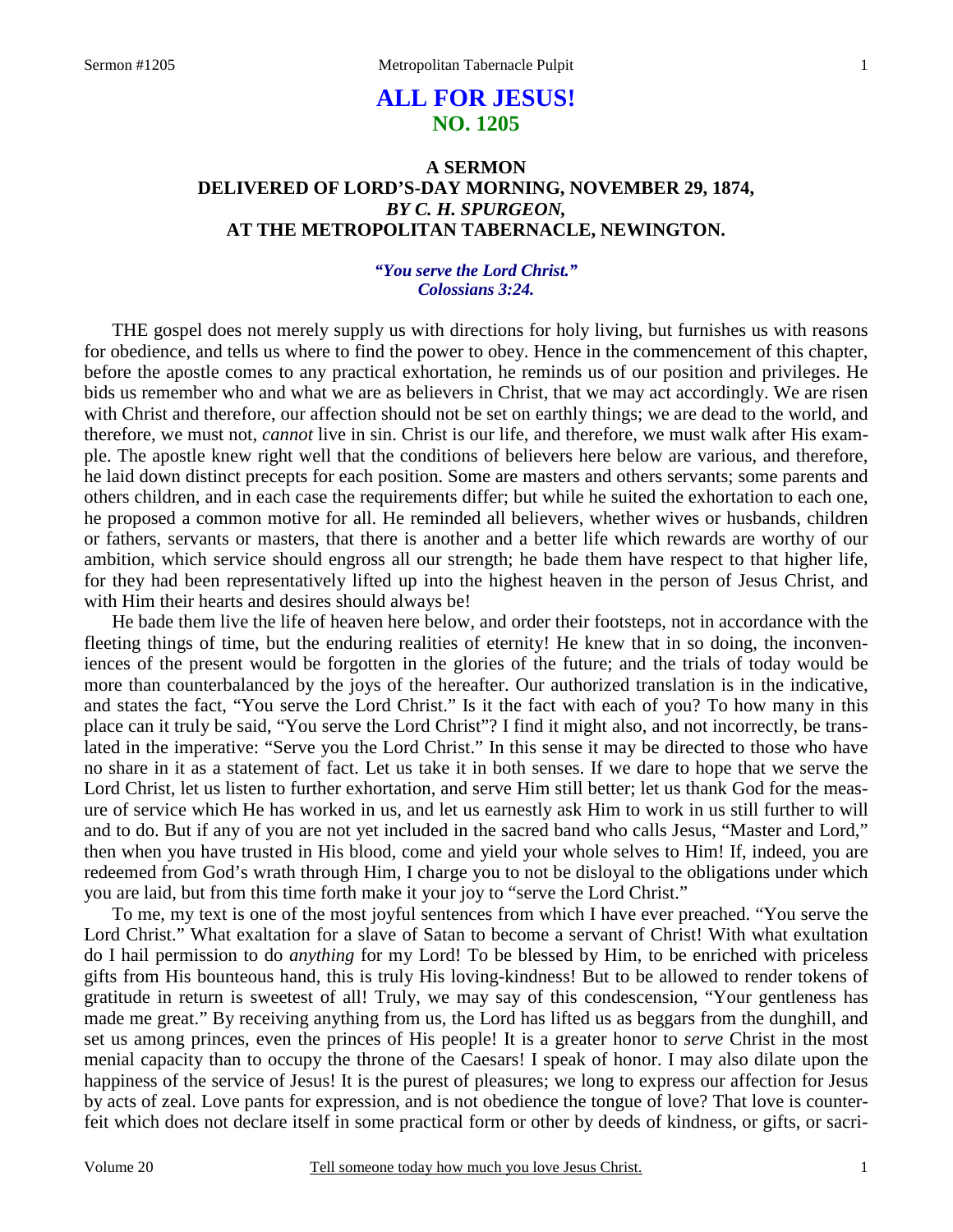fices, or patient endurance, or hearty praise. Beloved, let us count it an unrivalled honor and an unsurpassed delight to do anything for Jesus! For this service let us be insatiably ambitious, resolved at all costs to show our loyalty to our prince!

To serve us He laid aside His glorious array, and girt about Him the garments of a servant; for us He took a basin and towel, and stooped to wash His disciples' feet; for us He became obedient to death, even the death of the cross! Now, therefore, in our turn, by all the shame He bore, by all the labor He endured, by all the agonies He suffered, let us serve Him and Him, alone, forever! In handling the subject of Christian service, I shall note three things—first, we serve the Lord Christ *in the common acts of life;* secondly, we serve Him *in what are usually called religious acts;* and thirdly, we have learned to serve Him, and I trust, we may do it more and more, *in special acts of direct homage to Him*.

**I.** First, then, "You serve the Lord Christ," IN THE COMMON ACTS OF LIFE. The fact that our text was addressed to the lowest rather than to the highest in worldly circumstances is very instructive. Paul has been visiting a family, and he has spoken a word to the wife, and a word to the husband; he has paid attention to the children, and given a warning to the father. He has, also, a message for the master of the house—but he does not address to either master, mistress, or children, that choice saying which he reserves for *servants*—"You serve the Lord Christ." The Greek word, here translated *servants,* may be rendered, "slaves," though its meaning is not confined to slaves, yet it includes them. There were many such in the Christian Church in Paul's days; truly converted men and women who were still held in bondage according to the cruel Roman law. The apostle goes into the kitchen, the cellar, the field, the winepress, the stable, and he says to his brothers and sisters toiling there—"You serve the Lord Christ." He whispers in the ear of the aged man who acts as porter at the door, whom he knows to be a devout believer—and this is the secret which he whispers—"Fear not, brother, for despite your bonds, you serve the Lord Christ."

In those hard days, when Paul wrote from Rome to Colosse, many a slave crept out from Caesar's household by stealth to listen to his gracious words. And poor workpeople gathered around him and were converted, and as he felt deep sympathy with them, he did not merely admonish them to be honest, industrious, conscientious, and obedient, as many a preacher would have done—but he went further and cheered them in the performance of their duties by assuring them that they served the Lord Jesus, and from Him they would receive a reward! He knew their sorrows and their provocations, and therefore, presented them with a rich consolation, and a stimulus. He exhorted them to act "as the servants of Christ, doing the will of God from the heart; with good will doing service, as to the Lord, and not unto men." This he said to servants, and to no other class in particular; he did not mean, thereby, that the wife, the husband, the master, and the child might not, and did not serve Christ, but he would have us infer that of those who did; whose lot was least distinguished—much more should those do whose responsibilities and opportunities are so much greater! If my poor servant should serve Jesus, how much more ought I to do it? If those with the least education and means are bound to serve Him, how much more should those who have 10 talents, lay out all for His glory?

My brothers and sisters, you see that those to whom Paul spoke were not preachers, nor deacons, nor elders of the church; neither were they magistrates, or persons of influence—they were simple servants, engaged in domestic duties, but he says of them, "You serve the Lord Christ." Though what I have to say bears upon all present, I will keep to the line of thought which this fact naturally suggests. Those who are in low estate serve the Lord Christ by *a quiet acquiescence in the arrangement of providence which has placed them where they are*. Everyone knows that while the human race exists in its present condition, somebody must serve; it is a paradox, but it is also a truth, that if there were no servants, we should practically be all servants. There are a thousand offices which, if each person were obliged to perform them for himself, would be exceedingly tedious and unpleasant. They are now done for us by persons to whom use renders them not at all irksome. As things are at present constituted, there will be poor, and there will be rich; there will be servants [employees] and there will be masters [employers]. And when a man can say, "I have learned in whatever state I am therewith to be content, for I bow to the providence of my heavenly Father," that man is, in his heart, serving the Lord Christ! To stand where the Lord places us, and cheerfully keep our position, has in it the essence of obedience!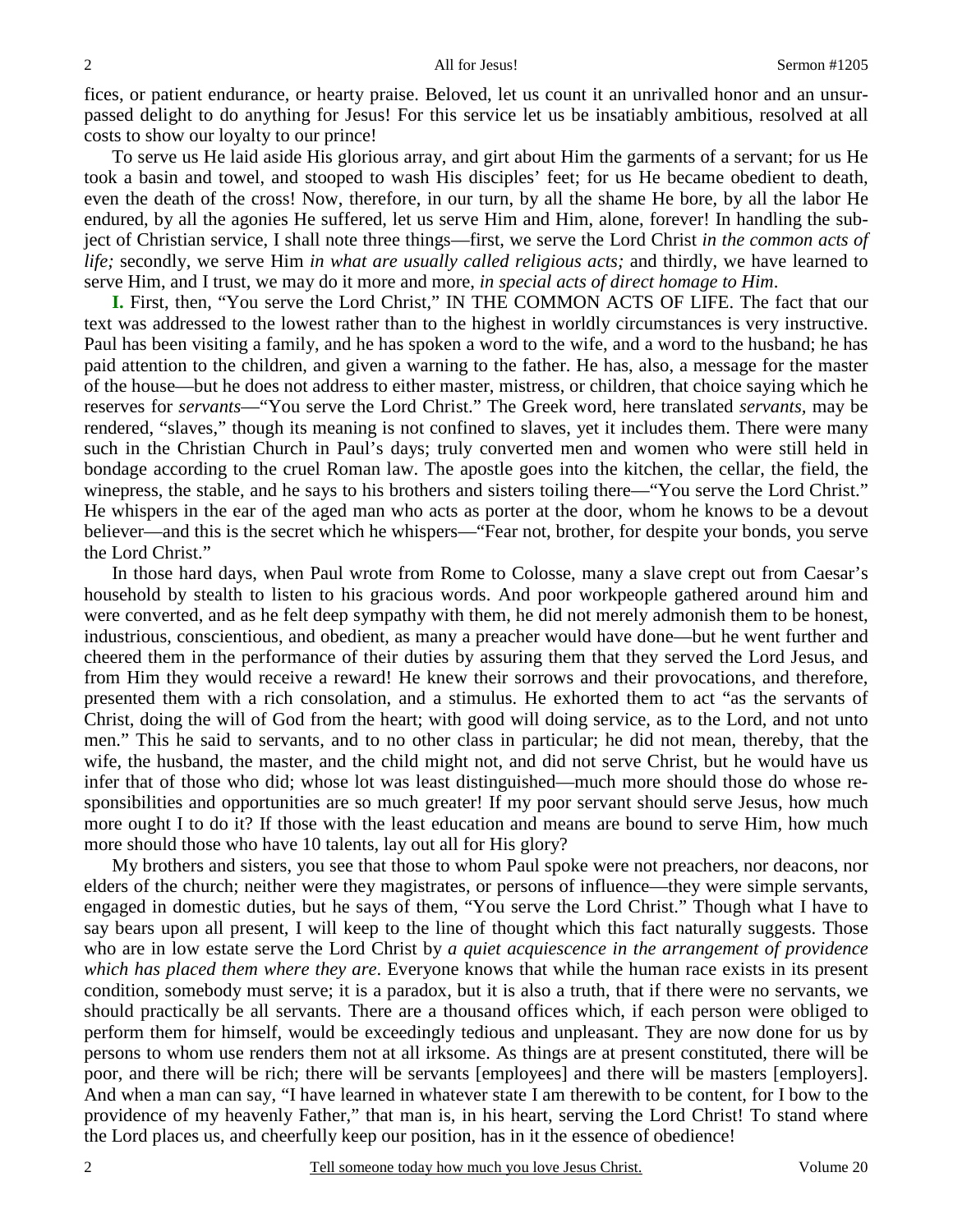We serve the Lord, next, in service, or in any other form of life, *if we exercise the graces of the Holy Spirit* in the discharge of our calling. The servant who is in all things trustworthy, and neither wastes his employer's time nor goods; the servant who does not watch his master's steps so as to loiter when he is out of sight, but conscientiously renders a fair day's work for his wage, treating his master as he would wish to be treated if their positions were exchanged—such an one exhibiting truthfulness, gentleness, sobriety, honesty, and industry, serves the Lord Christ as much in his labor as if he were an evangelist or an apostle! He does not preach *vocally,* but his *life* is a powerful sermon; He is a standing evidence of the power of religion, an argument which logic cannot overthrow, nor the most cunning sophistry confute! Holy living preaches where the minister cannot enter; it preaches from the nursery to a worldly mother, from the shop to a graceless tradesman, from the workroom to a godless employer. Where the preachers' words are denied a hearing, your lives will, nevertheless, win attention! At the first the gospel was very much spread in the noble families at Rome by means of their slaves; They noticed how different they were from other slaves, and as they observed their conduct, they inquired what this new religion was which so much improved them. Christians were *Christians* then! They made their Lord their first and last objective; they surrendered their whole lives to serving Him, and hence they were a power in all places! The poorest and meanest did not think themselves exempt from the sacred duty of spreading the faith! None, indeed, asked for a discharge in this war; domestic servants became missionaries to the families in which they resided, and acted as apostles in houses where the apostles could not enter! We serve Christ in such a position *by displaying the joy of the Lord in our service*. I lay great stress upon this point; many a soul has been converted to our Lord Jesus by noticing the cheerfulness of poor Christians.

If a heathen master had a Christian slave, he noticed how contentedly he accepted his hard toil and hard fare; he saw his countenance beaming with delight, and he even heard him sing for joy! He would naturally want to know the reason for that cheerfulness. Servants had a sorry lot with Roman masters and mistresses; I have seen some of the mere dog holes in which the slave who kept the door found sleeping quarters in the city of Pompeii; yet from such wretched abodes would rise the voice of psalms, and hymns, and spiritual songs—and the children would wish to hear them, and the mistresses, too! Thus would the truth of God be spread! The Christian would not join in the general jollity upon heathen festivals—he would be absent from the amphitheatre when all the rest of the family were eager to view the spectacle. He had a quiet cheerfulness, and settled calm of mind which was all his own, and when trouble and distresses were in the house, he was the general comforter and friend. When he lay sick and scarcely anybody cared for him, he still did not lose heart, and when he was near to die, his joy came to a climax, and he breathed out his soul with a song! Such a servant served the Lord most effectually! I hope there are many in this church that, in these better days, are rendering equally valuable service in households where the name of Jesus is not reverenced. We, too, should be doing the same in the circles in which we move; our holy cheerfulness should be an invitation to our friends to come to Jesus. We shall never bring men to believe in a Master whose servants are unhappy in His service! To toll a knell as an invitation to a wedding feast is most absurd!

When we invite men to the banquet of saving grace, let us do it with smiling faces! beloved, let us mingle with the sternness of our integrity, and the solemnity of our life, that cheerfulness and joy which are the most natural and the most attractive ornaments of the Christian character! The true way to serve the Lord in the common acts of life is to *perform them as unto Him* and this can be done with everything which is lawful to do! God forbid we should maintain, as some do, a broad, unbending distinction between things secular and religious! This wicked age must, indeed, have its holy places, and its holy days; what is this but a confession that most of its buildings are unholy, and its days unholy, too? Of heaven it is written, "I saw no temple there," and we get nearest to the heavenly state when all superstitious notions about sacred places and sacred substances shall be swept away once and for all! To a man who lives unto God, nothing is secular—everything is sacred! He puts on his workday garment, and it is a vestment to him; he sits down to his meal, and it is a sacrament; he goes forth to his labor, and exercises the office of the priesthood; his breath is incense, and his life a sacrifice; he sleeps on the bosom of God, and lives and moves in the divine presence! To draw a hard and fast line and say, "This is sacred and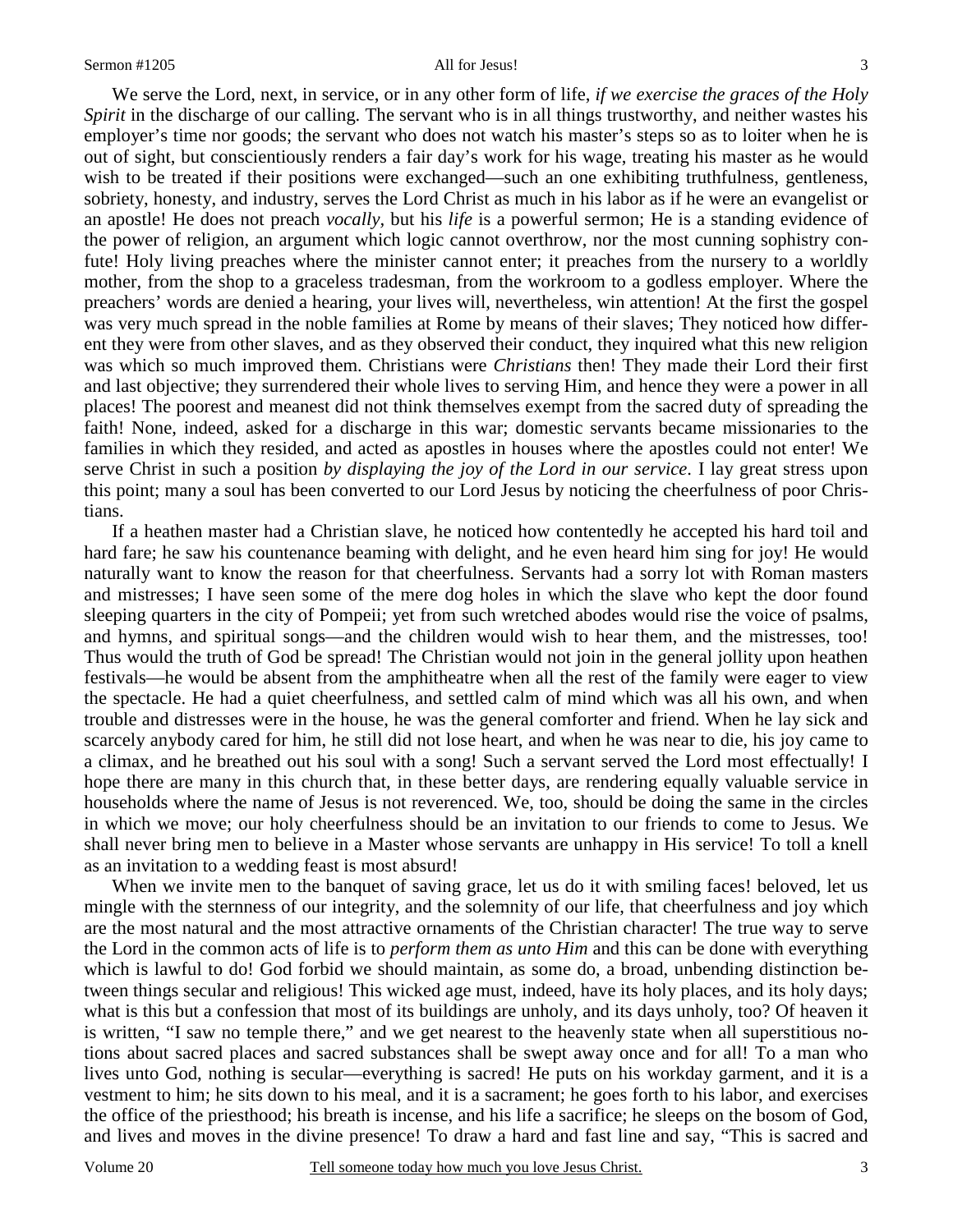this is secular," is, to my mind, diametrically opposed to the teaching of Christ and the spirit of the gospel!

Paul has said, "I know, and am persuaded by the Lord Jesus, that there is nothing unclean of itself." Peter saw a sheet let down from heaven in which were all manner of beasts and four-footed creatures which he was bid to kill and eat. And when he refused because they were unclean, he was rebuked by a voice from heaven, saying, "What God has cleansed, that call you not common." The Lord has cleansed your houses, my brothers and sisters; He has cleansed your bed chambers, your tables, your shops; He has made the bells upon your horses holiness to the Lord! He has made the common pots and pans of your kitchens to be as the bowls before the altar if you know what you are, and live according to your high calling. You housemaids, you cooks, you nurses, you plowmen, you housewives, you traders, you sailors—your labor is holy if you serve the Lord Christ in it, if by living unto Him as you ought to live! The sacred has absorbed the secular! The overarching temple of the Lord covers all your houses and your fields! My brothers and sisters, this ennobles life! The bondsman is henceforth free; he serves not man, but God; the galley slave tugs the oar for Jesus; the menial ministers to the Lord. This cheers the darkest shades, for now we no longer complain of the hardness of our lot, but rejoice in it because we bear all for Jesus—and the burden which we carry is His cross which He, Himself, places on our shoulders! This ensures us a reward for all we do!

If in our service we receive but little thanks from man, and if after a life of toil, find ourselves but scantily furnished for old age, we will not complain, for our recompense is sure, our reward is in the hands of one who never forgets His servants! There is no unrewarded toil in the service of the Lord Christ, even a cup of cold water He remembers! He who serves Christ shall have it said of him at last, "Well done, good and faithful servant," and in the fullness of His Master's joy, into which He shall enter, He shall forget that for a while he lived unremunerated among the sons of men! Let this stimulate your zeal, my brethren! If you serve the Lord Christ, serve Him well! If you had work to do for Her Majesty the Queen, you would try to do your best; if she honored you with her commands, you would cheerfully obey them—how much more should you be awakened to diligence by the call of the infinite majesty of Him who bled for you! Perform your daily work with a heartiness which nothing else could beget in you; serve the Lord with gladness, and do all for love of His name! This I thought most important to bring forward, and though I cannot speak upon it as I would, yet I do earnestly urge all of you to remember that piety shines best around the domestic hearth, and that true religion is always best esteemed by unconverted men when they see it in connection with the common duties of life. They do not care how beautifully you pray at prayer meetings; they have very little respect for the excellent addresses you deliver in the Sunday school! But to *live* godly, soberly, righteously; to make other people happy, to be gentle in temper, to be yielding and forgiving, to be strictly upright and honest in your dealings with your fellow men—this is what the world will read and recognize! And when they see these things in you, the gospel will be commended to them, and they will be the more likely to listen to the truth of God as it is in Jesus.

**II.** Secondly, brethren, we ought to serve the Lord Christ in what we more commonly, but incorrectly, call RELIGIOUS ACTIONS. Every professor of religion should have something to do for Jesus Christ; though the discipline of our church does not turn out of it everyone who is an idler, I almost wish it did. I am afraid such a rule would diminish our numbers, but it would materially quicken our energy! Drones in the hive are of very little use as to making honey; they are at the bottom of all the quarrels, but they cannot really benefit the community. God save us from being drones! Let every man and woman who is really redeemed by the blood of Jesus have something to do and *do* it! I wish I could go round the whole of this company, this morning, and say, "Brother, do you serve the Lord Christ? Sister, do you the same?" But I will ask conscience to be my deputy, and leave your own hearts to answer the question. brother, sister, do you *really* serve Christ, or does it amount to this—you enjoy hearing, you enjoy singing, and so on, but you do nothing for Jesus? Bestir yourself, dear brother, sister—put out your talent to interest! Your Lord has said, "Occupy till I come." Take heed lest He come and find your talent buried in the earth—your Lord's money, and your napkin rotting in the soil! Let each one be serving Christ always according to his ability.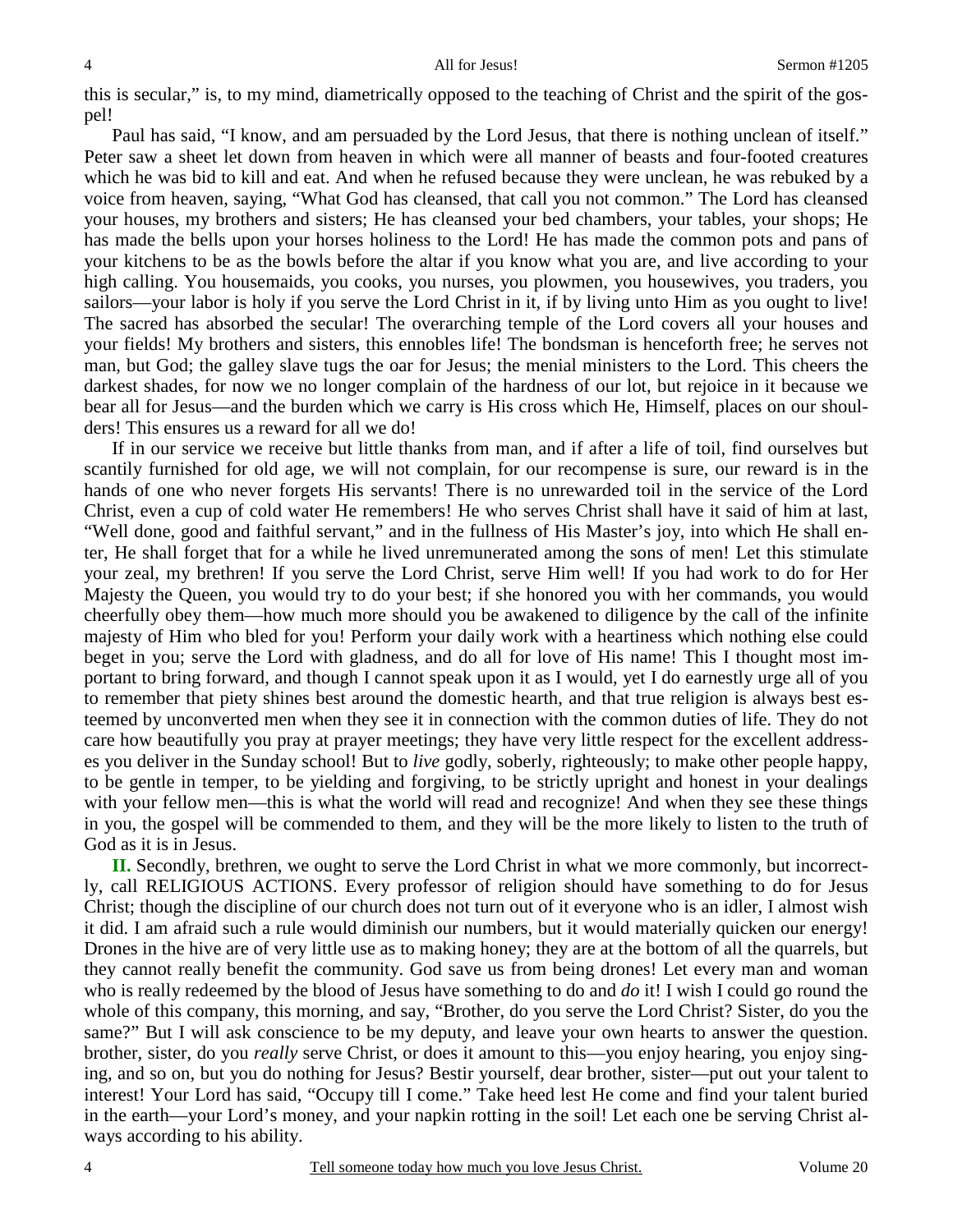But supposing that we are serving Christ, as we think? It is well to raise a further question—are we with *our whole soul* serving *Christ?* For mark you, it is very easy to make a mistake here! We may be working in a legal spirit, and so not serving Christ. No doubt many attend to the outward matters of religion that they may win merit, or that they may prepare themselves for the receipt of the divine blessing. I do not wonder at the zeal and earnestness which some people show—if they hope to get to heaven by their works; they ought to be zealous, indeed! The legal spirit has a measure of power in it—the lash drives the slave on—the fear of punishment impels man to toil. But from such bondage you are free— "You are not under the law, but under grace." Do, therefore, nothing with the hope of deserving well at the Lord's hands, for this would be serving *self!* You are saved—serve, then, your *Savior* out of gratitude! Work, not to obtain life, but because you have life *already*, and delight to exercise that life to the honor of Him who gave it!

Some, I fear, do not serve Christ in what they do, for they go about it as a part of the general routine of their existence. It is the proper thing to go to a place of worship, therefore they go; it is generally expected of persons in their station to teach in the Sunday school, and they do so accordingly; they reckon that they ought to give a guinea if they see the name of a friend down on the list, therefore they do it! I am afraid that a great deal which is put down as *work for Christ* is a kind of sleep-walking, done without thought, or heart, or desire to glorify God! May the Holy Spirit awaken us out of such mere mechanical acts, and bring us to be in heart and soul the Lord's willing, ardent workers! Some, I fear, render service in a party spirit. They serve and they think it is Christ they are serving—but in fact it is their own denomination or little church! They would be almost vexed to hear of God's being honored among any other sort of Christians! They hope there will be a revival, but they would like it to be pretty nearly confined to the walls of their own chapel. They serve a *clique,* not Christ! Their sympathies never go beyond the particular section of the church to which they belong, and they are rather moved by emulation to see their own opinions dominant, than by zeal for the glory of God. Oh, brothers and sisters, break those bonds if they hold you! We ought to be zealous for the whole truth of God! We ought to labor to increase the number of those Christians who hold the gospel in its purity, but still never let our jealousy for pure religion degenerate into bigotry! Let us love the whole church more than a part, and Christ best of all!

In more instances, still, the self-spirit comes in to usurp the place of Jesus. I wonder how large a proportion of our zeal, if it were analyzed, could be accounted for by the desire of prominence, the ambition to be thought useful, and the wish to shine among our fellow men. I cannot set up a furnace here, and put my own zeal or yours into the crucible just now, but again I ask your conscience to be my deputy to analyze, honestly, the motive which sways you, and to tell you plainly how far you are serving *self,* and how far you are serving *Christ*. We are not always serving Jesus, I fear, when we think we are most doing so, for our main objective may be to please our fellow creatures. Our parents wish us to be active in the church, and therefore we do it; our friends would not be pleased if we were idle, and therefore we make ourselves active. From our position we are expected to be engaged in some department of Christian service, and therefore we enter upon it. Brothers and sisters, we must rise above this! What we do whether we teach in the school, or visit the sick, or distribute tracts, or preach the gospel—we must do as unto the Lord, alone, and the master motive which should, indeed, crush out every other, must be this—"We serve the Lord Christ." Brethren, let others take what they will for their motto, I charge you by the Holy Spirit—write this upon your banners—"We serve the Lord Christ!"

If any request you to serve this literary group, or that political faction, or to give your whole attention to some great moral reform, let your answer be, "We serve the Lord Christ." Aid in anything that is good—whatever things are lovely, and of good report, and are for the benefit of mankind, you are bound to consider, but still your main lifework, your true business which must absorb your energies, and eat you up, is this—"We serve the Lord Christ." They beckon us from this point, crying, "Come over and help us." They call to us from the other corner, "Come and work with us," but our answer must be, "We are an independent brigade; we are already committed to the noblest cause—we are sworn to a captain who has no rival! We are not able to promise ourselves to any of you, though in which you do good we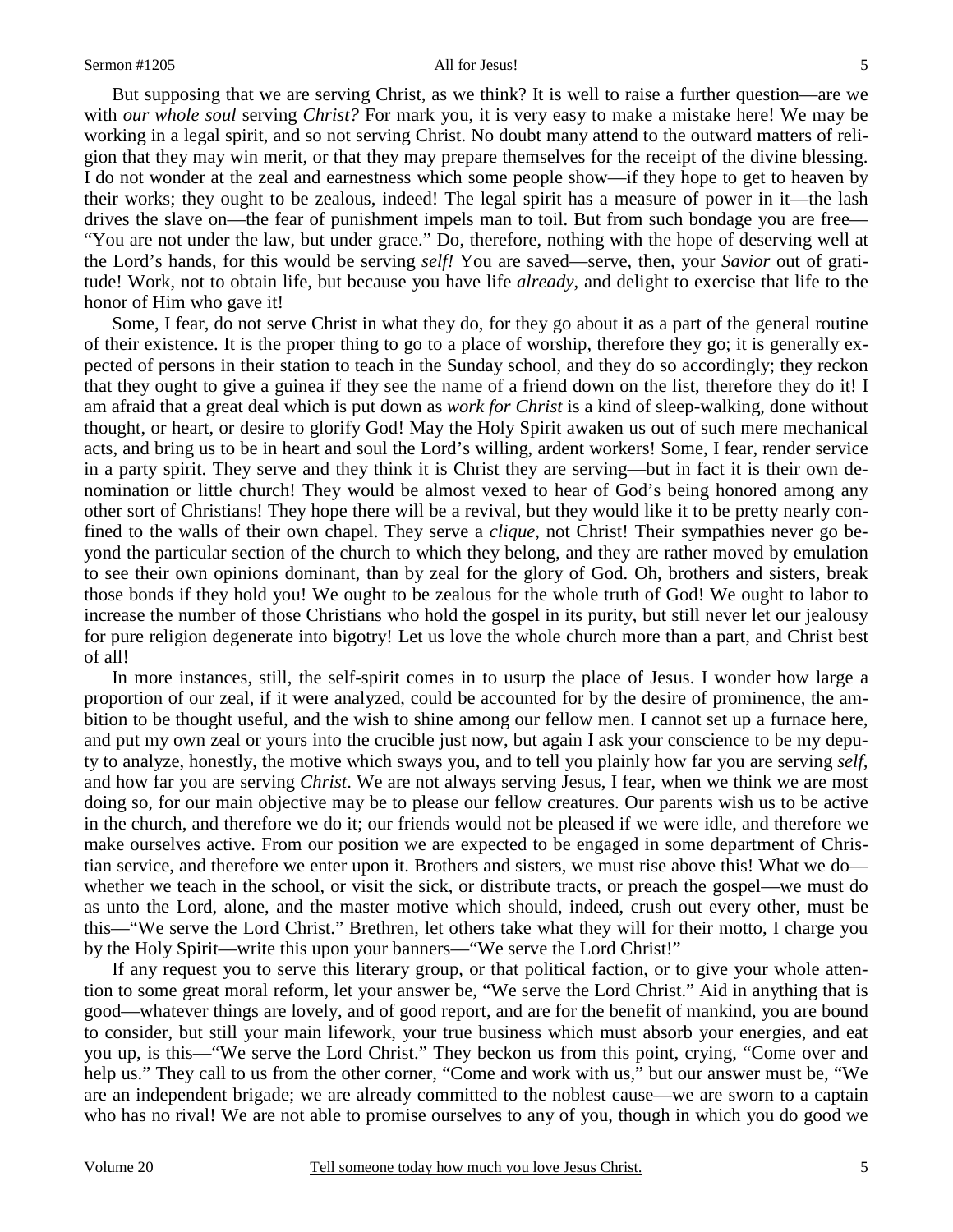are your allies. Jesus we serve, and none else; God forbid that we should glory save in the cross of our Lord Jesus Christ." May God help us to do this always!

**III.** Now I am coming to the last part of my discourse, which to me is the most interesting, and I trust it may be so to you. We serve the Lord Christ IN SPECIAL ACTS DONE TO HIMSELF. I cannot tell how *you* feel, but I often wish I could do something for my Lord, Himself, personally. I frequently meet with kind souls to whom God has blessed my ministry; they express their thankfulness to God, and their love to me by aiding the various works committed to my charge, for which I am deeply grateful to them. But now and then a friend says, "I will cheerfully subscribe to your work, but I desire, also, to show my personal thanks to you. What can I do *for you?"* Now, towards those whom we esteem, this is a natural feeling, and in spiritual things there is a similar desire towards our divine benefactor. Our hearts long to offer something to Jesus, distinctly to Jesus, Himself. He has gone from us, or we would delight to minister to Him of our substance, to make Him a feast, to furnish Him a chamber, or to wash His feet. How gladly would we lend Him our coat, our animal, our guest chamber, or anything we possess! We would watch His every need, and endeavor to forestall it if He were here.

But He has gone. Are we, therefore, denied the privilege of rendering personal service to Him? I think not. Let it be our pleasant task, now, to consider what we can do directly and distinctly *for Him*. First, we can *adore our Lord!* We can bow at His feet, and worship Him as our Lord and our God. We shall do well to exercise our hearts in frequent acts of devotion to the Son of God. I do not mean offering prayers and petitions, excellent as these are, but holy contemplation, meditation, admiration, thanksgiving, and worship of Jesus. Far be it from us to neglect the adoration of any one person of the adorable Trinity in Unity—that were a grievous sin, but to worship Jesus does not involve forgetfulness of the Father or of the Holy Spirit. Fix your eyes on the person of Jesus! View His work on earth; contemplate His holy life and expiatory death; meditate upon His great love, His dying love, His living love! Follow Him from the tomb to Olivet and from the mountain's brow to heaven's gate, and the right hand of the Father! Pay your homage before His throne, blessing, praising, and adoring Him. We ought not to be satisfied without special acts of personal thanksgiving in which we exercise our love and reverence for Him who is altogether lovely in our eyes! True, we may be doing nothing for our fellow men while thus occupied, but Jesus is dearer to us than the whole race of men—and it is only His due that we render Him when we bow adoringly at His ever-blessed feet!

Then, brethren, when you have adored Him in secret, you should do the same in public by speaking well of Him, and extolling Him before others—not so much for their good as for Christ's glory! I must confess I enjoy a sermon, best, in which I have to speak most of my beloved; if I have to set Him forth rather than to exhort you, I feel best pleased! There are other things to be done besides, but this is the sweetest task. I love to spend all my preaching time in making Jesus lovely in man's eyes, in lifting Him up on a gloriously high throne in the esteem of those who listen to me. Brothers and sisters, do this, yourselves, in your common talk! Make a point of turning the conversation round till it bears on Him! Frequently begin a conversation about Jesus, and let men know that you glorify Him! In such special acts of devotion to His person, I pray you abound. Next, we should *pray for Him!* Do you understand that? Some do not. The psalmist says, "Prayer also shall be made *for Him* continually." It is very delightful to pray for sinners, and pray for believers, but there should be special prayer *for* Jesus Christ; for the extension of His *kingdom;* that He may see of the travail of His soul, and that His Second Advent may speedily arrive! We should pray for the conversion of those who deny His deity, and those who fall into deadly errors as to His substitutionary sacrifice; we should make earnest supplication for the quickening of the love of Jesus in the hearts of the faithful, and for the turning of the disobedient to the knowledge of the truth of God. Such prayers should be very frequent with us for His sake, and with an eye to His glory! We pray for this and that, but surely Jesus ought to have a larger measure of our supplications!

Brethren, next to this there should be much *communion with Him*. I think I hear someone say, "Is that *serving* Him? I call it *enjoying* Him!" Yes, I know it is, and you may take it in which way you will, for He says, "If any man serves Me, let Him follow Me, and where I am there shall also My servant be"; so that you will be sure to be with Him if you serve Him, for to be near Him is one of the great essentials

6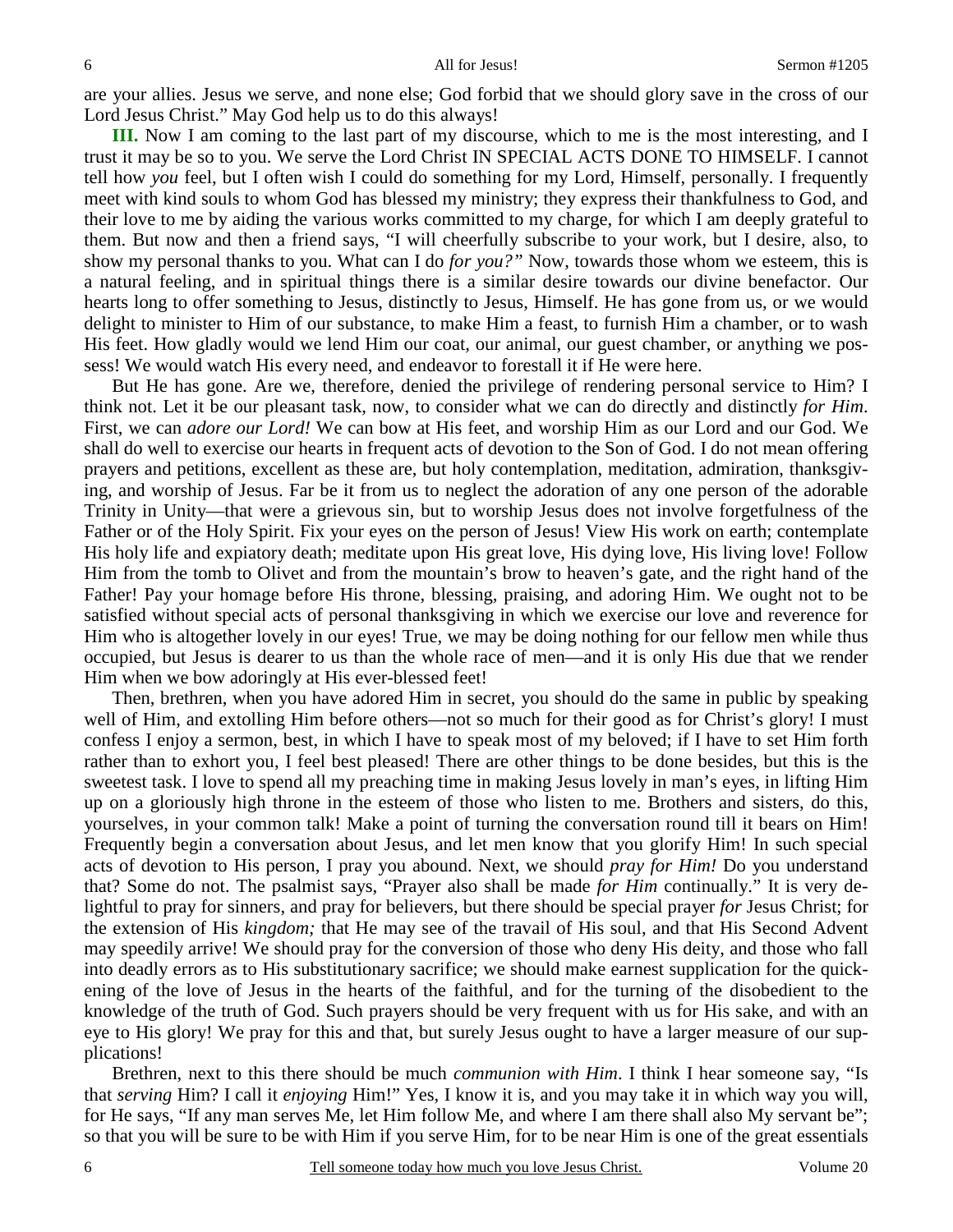of true service! Remember His dying request, "Do this in remembrance of Me." And what was that? Why, it was to observe the Lord's Supper, which is the outward and visible sign of communing with Him! If He attaches so much importance to the *outward* sign, how much more does He value the inner reality of fellowship with Himself? The fact is that the head which leans upon His bosom is thereby consecrated to His love, and is rendering Him service. Walk not at a distance from Jesus, or you will grieve

Him! Abide in Him, and you will bring forth fruit to Him; let no day pass without a word with Jesus; you are His spouse—can you live without a loving word from your husband? You are of His flesh and of His bones—let unbroken communion be the very habit of your being! Brethren, the Lord's Supper is worship rendered to Jesus, and is mainly an act which begins and ends upon Him; you commemorate His death, you set forth His flesh and blood; your union and communion with Christ are not so much meant to benefit others, as to spend it upon Him! Therefore attend to it for His sake; let your eyes be fixed upon only Him! Whatever others may think of your raptures and delights in Jesus—however much they may call them emotional and unpractical—remain content with having done it unto Him!

Bear with me while I mention other ways in which you may serve Jesus personally. You may do so by *sitting at His feet and learning of Him,* studying the Word of God, and pleading for the Holy Spirit to give you light into its meaning. Martha prepared a feast for Him, and our Lord did not blame her, but He gave Mary the preference who sat at His feet. One in the crowd said concerning Christ, "Blessed is the womb that bore You, and the paps that gave You suck." To administer to His childhood seemed the highest of earthly favors, but Jesus said, "Yes, rather, blessed are they that hear the Word of God, and keep it." Get that blessing! Hear it from His lips! Study His Word—make much of every syllable. Try to get at the essential spirit, and do not tarry in the killing letter—and you will then be personally serving Him, for as a teacher He is pleased when we are His attentive pupils! This is a sweet way of pleasing the Lord Christ. Then, brothers and sisters, remember, if you would serve Christ personally, you must *obey Him*. "Oh," you say, "I did not think that would be a very choice way of *serving* Him." Listen! "If you love Me, keep My commandments." He has chosen *obedience* as the special pledge and token of our love! You have said, "I wish I could build a chapel, or support a minister or a missionary out of my own purse." I wish you could, but still, Jesus has not selected *that* as *the* love token; He has said, "If you love Me, keep My commandments." Complete, prayerful, habitual *obedience* to Christ is the choicest pledge of affection which we can present to our Lord! May His infinite mercy help us to present it!

We may do to Christ personal service, next, by being willing to *bear reproach* for His sake. When you are willing to take upon yourself the defense of a man's character; to throw yourself so completely into him that the reproaches of them that reproach him fall upon you—you have rendered to that man no mean proof of love. Oh, brothers and sisters, if, when they laugh at you for Christ's sake, you clap your hands for very glee to be counted worthy to be ridiculed for Him; if you take, joyfully, the spoiling of your goods, or the slandering of your character; if you know the meaning of this word, "Rejoice in that day and leap for joy, for so persecuted they the prophets that were before you"—then have you rendered personal service to Him whom you love! And then you may sit down and be thankful for having been allowed to drink of His cup, and to be baptized with His baptism!

Further, you can show personal kindness to Christ by *caring for His church*. The Lord had forgiven Peter, and Peter, no doubt, wished to do something to prove his love. His Lord somewhat vexed him by three times putting to him the question, "Simon, son of Jonas, do you love Me?" And when the disciple had protested his love, the Master said to him, "Feed My sheep," and, "Feed My lambs." Go, then, and teach the little children and instruct those of riper years! What He has taught you, teach to others, and you will be doing service to Him! He bids you consider it so, for to you who love Him, He says, "Feed My sheep." If you cannot serve with your tongue, there remains another mode of pleasing Jesus. Feed the hungry, clothe the naked, visit the sick, and relieve distress of every kind. "But that is not doing service for *Him."* I have the best authority for saying that it is, for, "Then shall the King say unto them on His right hand, I was hungry and you gave Me meat; I was thirsty and you gave Me drink; sick and in prison, and you visited Me. Inasmuch as you have done it unto one of the least of these, My brethren, you have done it unto Me." Actual gifts to the poor, and helps afforded to those who need them are grateful love tokens to the Lord Jesus Christ. Jesus is not here, but His poor saints are; any saint is an